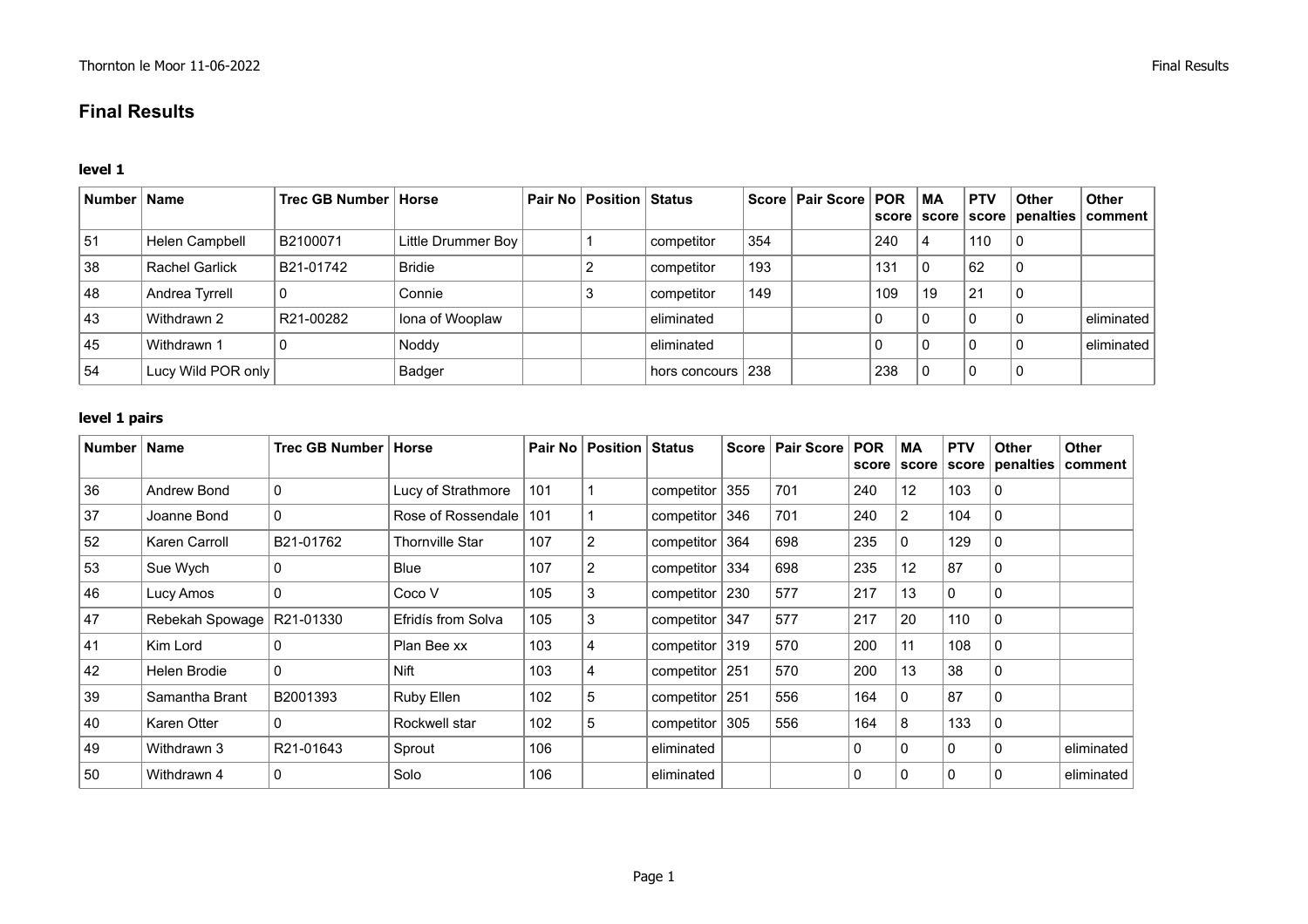## **level 2**

| Number   Name |                              | Trec GB Number   Horse |                   | ∣ Pair No │ Position │ Status |                    | Score   Pair Score   POR |     | ∣MA          | <b>PTV</b> | Other | <b>Other</b><br>score   score   score   penalties   comment |
|---------------|------------------------------|------------------------|-------------------|-------------------------------|--------------------|--------------------------|-----|--------------|------------|-------|-------------------------------------------------------------|
| 26            | Dawn Phythian                | B21-00051              | Thor              |                               | competitor $ 350 $ |                          | 232 | 17           | 101        |       |                                                             |
| 23            | Helen Duckmanton   R20-00818 |                        | Spot              |                               | competitor $ 345 $ |                          | 217 | $^{\circ}24$ | 104        |       |                                                             |
| 32            | Emma Wood                    | B20-01093              | Patch             |                               | competitor $ 312 $ |                          | 185 | 17           | 110        |       |                                                             |
| 29            | Chrissie Upchurch   B200678  |                        | Dennis The Menace |                               | competitor ∣ 260   |                          | 203 | ົ            | 55         |       |                                                             |

# **level 2 pairs**

| Number   Name |                            | Trec GB Number   Horse |                            |     | Pair No   Position   Status |                    |     | Score   Pair Score   POR |     | МA | <b>PTV</b> | <b>Other</b> | Other<br>score   score   score   penalties   comment |
|---------------|----------------------------|------------------------|----------------------------|-----|-----------------------------|--------------------|-----|--------------------------|-----|----|------------|--------------|------------------------------------------------------|
| 27            | Zoe C Morton               | B21-01765              | Palace Mr Brighteyes   202 |     |                             | competitor $ 342 $ |     | 703                      | 220 | 15 | 107        | 0            |                                                      |
| 28            | Elen Rees                  | b21 01790              | Sapphira                   | 202 |                             | competitor 361     |     | 703                      | 220 | 22 | 119        | 0            |                                                      |
| 30            | Amanda Renshaw   R21-01806 |                        | Little Bill 14.3           | 203 | -2                          | competitor   298   |     | 562                      | 204 | 4  | 90         | 0            |                                                      |
| 31            | Gemma Marshall             | B21-00895              | <b>Beinnliath Leodhais</b> | 203 | $\overline{2}$              | competitor   264   |     | 562                      | 204 | 0  | 60         | 0            |                                                      |
| 33            | Karen Barker               | B2100266               | Rosie                      | 204 | 3                           | competitor   274   |     | 540                      | 189 | 12 | 73         | 0            |                                                      |
| 34            | Sue Squirrell              | R462                   | Goldenrina Elle            | 204 | 3                           | competitor $ 266$  |     | 540                      | 189 | 11 | 66         | 0            |                                                      |
| 24            | Amanda Royle               | B 00252                | <b>Cinders</b>             | 201 |                             | eliminated         | 333 |                          | 231 |    | 101        | 0            |                                                      |
| 25            | <b>Tina Neari</b>          | R <sub>20</sub> -00155 | Cinders                    | 201 |                             | eliminated         |     |                          | 231 | 0  | $\Omega$   | 0            |                                                      |

# **level 2a**

| Number   Name |                             | Trec GB Number   Horse |                           | Pair No   Position   Status |                | Score   Pair Score   POR   MA |     |              | <b>PTV</b> | Other    | <b>Other</b><br>score   score   score   penalties   comment |
|---------------|-----------------------------|------------------------|---------------------------|-----------------------------|----------------|-------------------------------|-----|--------------|------------|----------|-------------------------------------------------------------|
|               | Jackie Bennett              | R20-02324              | <b>Bradley</b>            |                             | competitor 401 |                               | 230 | 30           | 141        | l 0      |                                                             |
| 16            | Liane Robinson              | R21-00062              | Carive Moon and the Stars |                             | competitor 354 |                               | 199 | 41           | 114        | ∣0       |                                                             |
|               | Sheila Rogerson   B20-02009 |                        | Bobby                     |                             | competitor 347 |                               | 228 | $\mathbf{0}$ | 119        | $\Omega$ |                                                             |
| 19            | Vicky Rothwell              | R20-02056              | Pickle                    |                             | competitor 328 |                               | 171 | 23           | 134        | ∣∩       |                                                             |
| 10            | Mary Weston                 | B20-02003              | Cape Clear Casey          |                             | competitor 304 |                               | 186 | 12           | 106        | l 0      |                                                             |